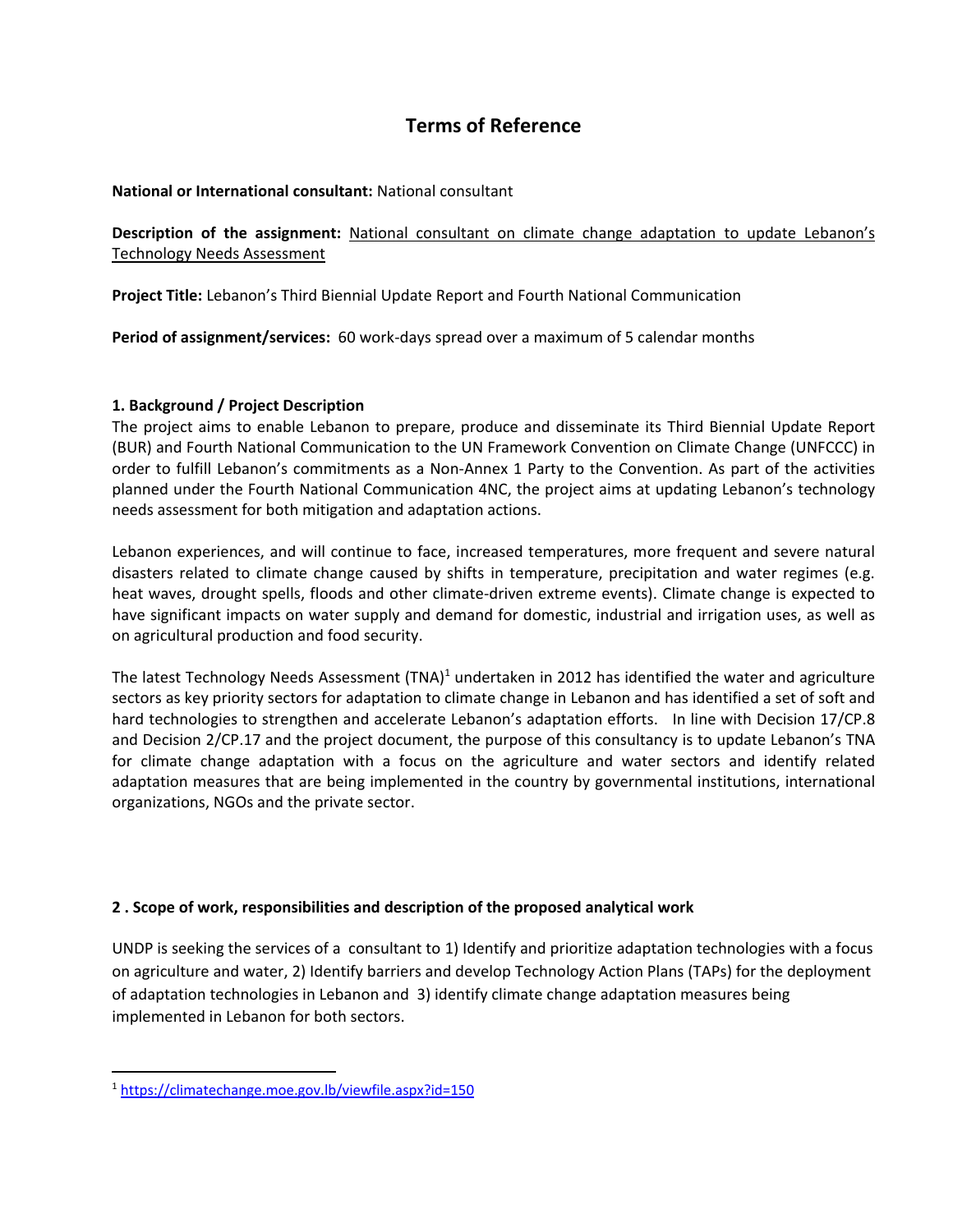# **General tasks**

The tasks mentioned below shall be performed in close cooperation with the UNDP/Climate change team and the Ministry of Environment. The Consultant should report to the UNDP BUR3/4NC Project Manager.

# **Task 1: Identify and prioritize adaptation technologies for Lebanon**

- 1.1 Assess the status, progress and effectiveness of implementation of the previously prioritized technologies in Lebanon's TNA<sup>2</sup>
- 1.2 Identify new available adaptation technologies (with a focus on agriculture and water), and describe their adaptation potential, expected costs, sustainability impacts (environmental, social, and economic), short or medium to long-term availability, scale of implementation (small or large scale) and mitigation co-benefits;
- 1.3 Prioritize at least 6 technologies based on a multi-criteria decision analysis and in close coordination with relevant stakeholders;

# **Task 2: Prepare Technology Action Plans for the prioritized adaptation technologies**

- 2.1 Identify barriers for the deployment of the prioritized adaptation technologies in Lebanon, including policy, financial, legal and institutional analysis and market assessment and mapping, etc.;
- 2.2 Prepare Technology Action Plans (TAPs) for the deployment of the each of the prioritized technologies including market development measures, institutional, regulatory and financial measures, and human and institutional capacity development requirements.
- 2.3 Consolidate and present information in technical report including data, methodology and results.

## **Task 3: Update the Climate Change Adaptation Database**

- 3.1 Identify all projects, activities, policies and initiatives undertaken by the government, private sector and non-state actors related directly or indirectly to climate change adaptation (with a focus on the agriculture and water sectors) for the period 2016-2021
- 3.2 Report these actions in the climate change adaptation database (to be provided by the project team) including source of funding, executing entities, budget, achievements, adaptation potential, link to Lebanon's NDC, etc.

## **3. Methodology of Work**

The tasks should be completed by combining findings from background desk review and direct consultations and validation with key stakeholders from the Ministry of Agriculture, Ministry of Energy and Water, international organizations, active NGOs and others. Regular meetings with the UNDP BUR3/4NC Project Manager are required. The work is expected to be carried out by one nationally recruited consultant with

<sup>2</sup> <https://climatechange.moe.gov.lb/viewfile.aspx?id=150>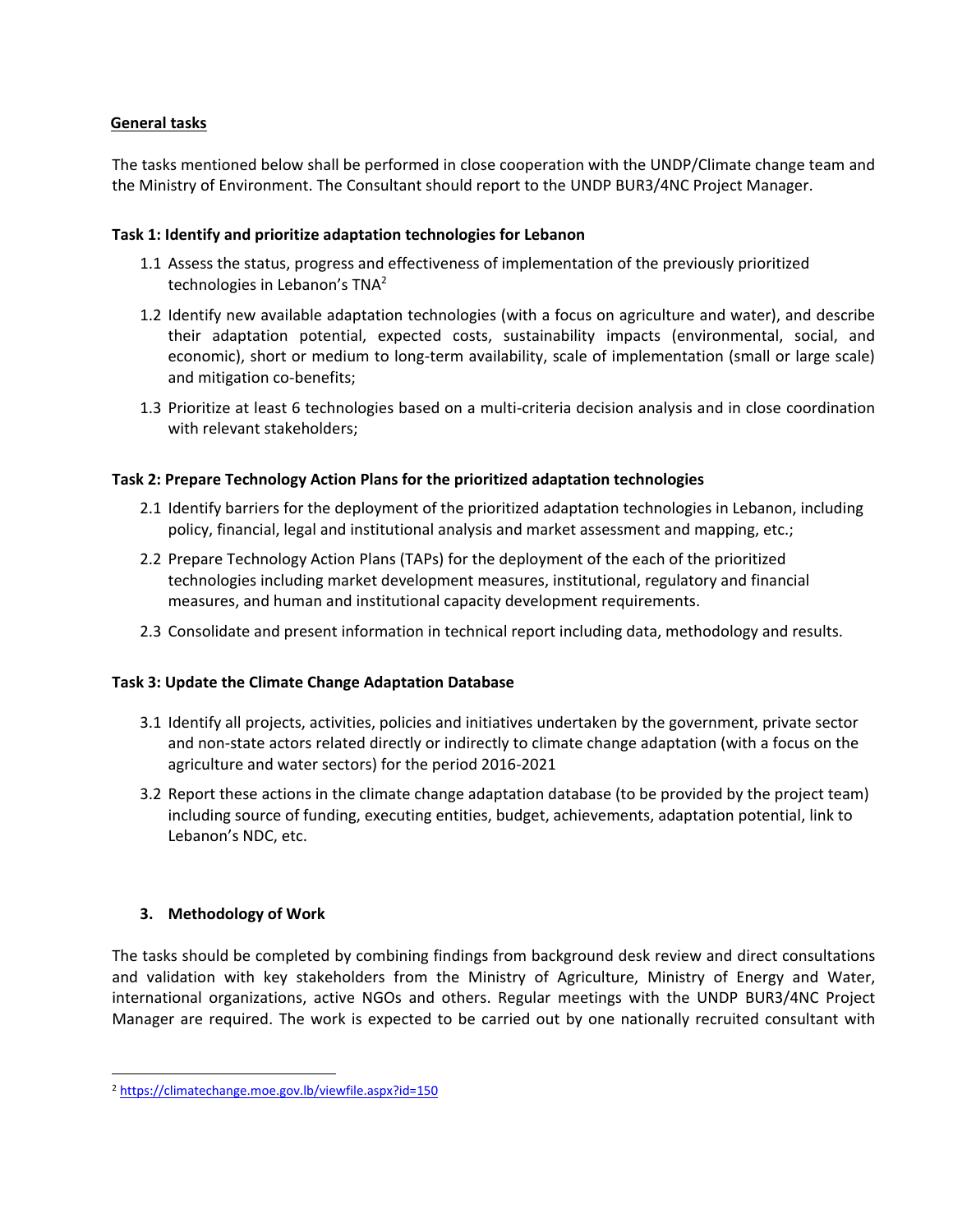expertise in climate change adaptation and with an established network of experts in related national institutions.

#### **Expected Outputs and deliverables**

|                          |                         | <b>Working Days</b> |                                      |
|--------------------------|-------------------------|---------------------|--------------------------------------|
| Deliverables/            | <b>Target Due Dates</b> |                     | <b>Review and Approvals Required</b> |
| <b>Outputs</b>           |                         |                     | (Indicate designation of person who  |
|                          |                         |                     | will review output and confirm       |
|                          |                         |                     | acceptance)                          |
| <b>Technology</b>        | 2<br>months<br>after    | 20 days             | Project manager                      |
| prioritization           | contract signature      |                     |                                      |
| report (Task 1)          |                         |                     |                                      |
| <b>Technology</b>        | after<br>months<br>4    | 20 days             | <b>Project Manager</b>               |
| action<br>plans          | contract signature      |                     |                                      |
| (Task 2)                 |                         |                     |                                      |
| <b>Climate</b><br>Change | 5<br>after<br>months    | 20 days             | Project manager                      |
| <b>Adaptation</b>        | contract signature      |                     |                                      |
| Database (Task 3)        |                         |                     |                                      |

#### **1. Institutional arrangements**

a) The Consultant will be accountable to UNDP's BUR3/4NC Project Manager, for all matters relating to the preparation of the deliverables, as well as abiding by the set deadlines. During this process, the Consultant will brief UNDP's BUR3/4NC project manager about the progress at least every two weeks. The supervision will include approvals/acceptance of the outputs as identified in the previous section.

b) In the event of delay, the Consultant will inform UNDP promptly so that decisions and remedial action may be taken accordingly.

c) Should the UNDP Country Office deem it necessary, it reserves the right to commission additional inputs, reviews or revisions (including omissions), as needed to ensure the quality and relevance of the final Report.

d) Any public speaking (including social media usage) about the activity (whether with the target groups or indirect) should be coordinated with UNDP.

#### **5. Duration of work**

The consultancy is for 60 work-days and is expected to last for 5 calendar months from the signature of the contract.

#### **6. Duty station**

The consultant's work will be home based with several meetings to be held with the project manager and stakeholders.

#### **7. Requirements for experience and qualifications**

The Consultant should possess the following minimum qualifications: